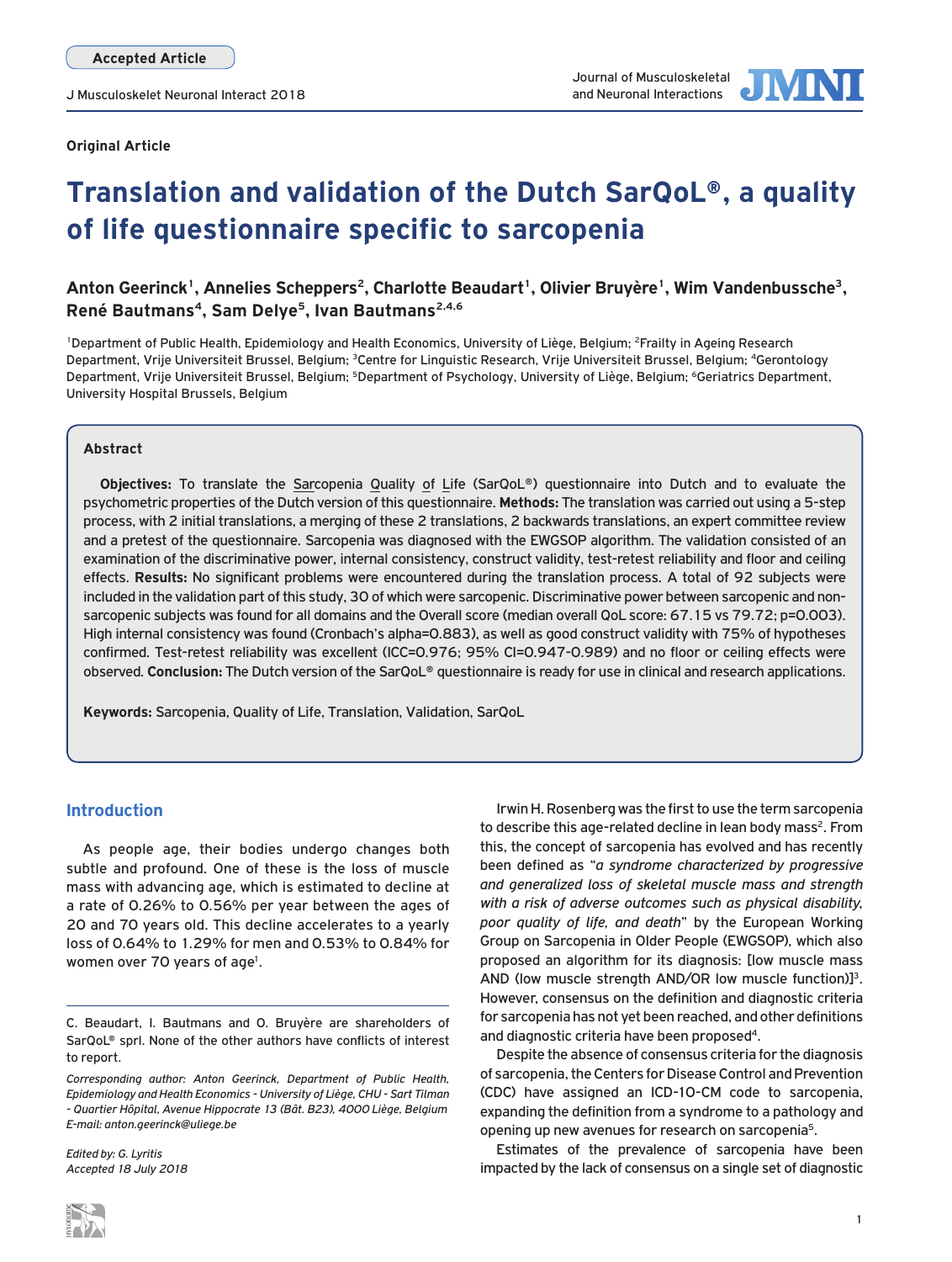criteria. Nonetheless, a meta-analysis published in 2017 which included 35 studies with community-dwelling participants aged 60 years or older and assessed sarcopenia by the EWGSOP criteria, has provided the most precise assessment yet of the prevalence of sarcopenia. The authors of this metaanalysis found, among healthy adults aged ≥60 years, an overall prevalence of 10% (95% CI=8-12%) for men and 10% (95% CI=8-13%) for women. These numbers highlight the need to treat sarcopenia as a public health problem<sup>6</sup>. In hospital and long-term-care settings, both the prevalence and incidence of sarcopenia are likely to be significantly higher<sup>7,8</sup>.

Research into the quality of life of sarcopenic individuals is a relatively new field with limited data available and conflicting results on the impact of sarcopenia on quality of life. Furthermore, nearly all studies so far have used generic quality of life instruments such as the Short Form 36-item (SF-36) questionnaire and the EuroQol 5-Dimension 3-Level (EQ-5D-3L) questionnaire, which may not be sensitive enough to sarcopenia-specific factors influencing quality of life<sup>9</sup>.

With this in mind, the Sarcopenia Quality of Life (SarQoL®) questionnaire was developed by Beaudart et al. (2015) to advance insight into the impact of sarcopenia on quality of life by providing an instrument that is specific to sarcopenia<sup>10</sup>. The SarQoL® questionnaire has been proven to be a valid and reliable instrument after evaluations of its psychometric properties in several language-specific versions<sup>11-13</sup>. It has been translated into 20 languages but, until now, a Dutch version was not available.

The purpose of this study was to translate the SarQoL® questionnaire into Dutch and to investigate its psychometric properties so as to confirm its validity and reliability as an instrument to measure quality of life in older, Dutch-speaking, community-dwelling sarcopenic individuals.

## **Methods**

#### *The SarQoL® questionnaire*

The SarQoL® questionnaire consists of 22 questions encompassing 7 domains and 55 items, and is selfadministered. The 7 domains of health-related quality of life covered in the questionnaire are: "Physical and Mental Health", "Locomotion", "Body Composition", "Functionality", "Activities of Daily Living", "Leisure Activities" and "Fears". Most questions (19 out of 22) use a Likert scale of frequency or intensity among which the respondents choose the answer most applicable to them. Results are presented as numerical scores between 0 and 100, both for the individual domains and for the Overall score<sup>10</sup>.

After its development, the SarQoL® questionnaire was validated in a population of 296 subjects, 43 of which were diagnosed as sarcopenic according to the EWGSOP criteria, and it was demonstrated to be a reliable and valid instrument for assessing quality of life in older, sarcopenic, communitydwelling subjects<sup>11</sup>. Since then, validation studies for the English and the Romanian version of the questionnaire have confirmed its reliability and validity $12,13$ .

More information on the SarQoL® questionnaire can be found on www.sarqol.org.

## *Translation*

The translation strategy adopted for this study was based on the guidelines formulated by Beaton et al., and was conducted in 5 stages<sup>14</sup>. First, the questionnaire was independently translated from French to Dutch by two bilingual translators (AG & IB), both native Dutch speakers. Secondly, a meeting was convened between the two translators where a synthesis of the initial translations was produced. In the third phase, two bilingual translators (RB & SD), this time native French speakers, independently translated the synthesis version of the questionnaire back into French. Next, an expert committee composed of the 4 translators (AG, IB, RB & SD), a methodologist (CB) and a linguist (WV), compared the different translations and created the prefinal version of the questionnaire. In the 5<sup>th</sup> and last phase, the prefinal version of the questionnaire was administered to 14 subjects, who were afterwards interviewed about the comprehensibility of and the language used in the questionnaire. The feedback from these interviews was presented to the key investigators (AG, IB, CB & AS) who decided on the need for modifications and established the final version of the Dutch SarQoL® questionnaire.

#### *Study population*

The study sample was recruited from a database of older volunteers from the Gerontology Department of the Vrije Universiteit Brussel (VUB) and from the general public via advertisement.

Candidates were eligible for inclusion when they met the following criteria: 65 years of age or older, communitydwelling, native Dutch speaker, and able to give informed consent. Candidates were excluded for the following reasons: cognitive impairment documented as a Mini-Mental State Examination (MMSE) score of less than 24/30, the presence of an illness affecting the central nervous system (based on self-report), amputation of one or more limb(s), or the presence of any electronic implant (since this is a contraindication for Bioelectrical Impedance Analysis)<sup>15</sup>.

Subjects, both sarcopenic and non-sarcopenic, who had previously participated in 3 other studies at the VUB (the BUTTERFLY, SPRINT and FATPLOT studies) and for whom data on muscle mass, muscle strength, physical performance and a MMSE-score of less than 1-year old at the time of recruitment were available, were contacted by phone and sent packets with the study questionnaires by mail<sup>16-18</sup>. The subjects for whom physical data was not available were contacted by phone and invited to the Gerontology Department of the VUB. Additionally, 14 participants were also invited to participate in the pretest of the questionnaire and were interviewed at the VUB. Nine subjects were examined at a local service center and 1 subject was assessed at home, following the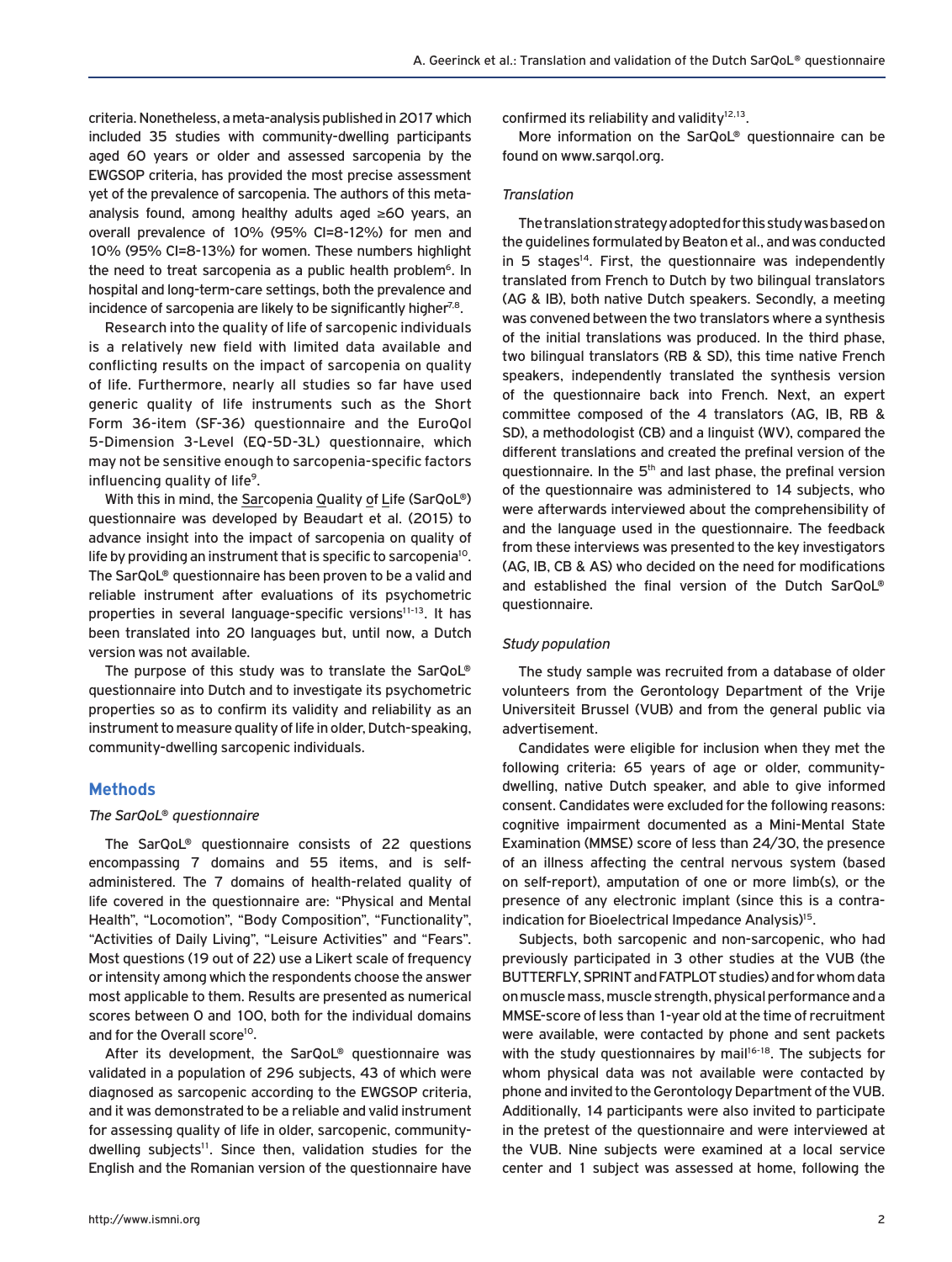same procedures used at the VUB.

The sample size for this study was based on the recommendations of Terwee et al., which state that a sample of 100 subjects should be recruited for an instrument validation study, with at least half of them belonging to the target population of the instrument<sup>19</sup>.

This study was approved by the Medical Ethics Committee of the Vrije Universiteit Brussel and the University Hospital Brussel (approval N° 2016/328) and all participants provided written informed consent.

## *Data collection*

#### Sarcopenia measures

The diagnosis of sarcopenia was established using the algorithm of the EWGSOP, requiring the presence of low muscle mass in combination with low muscle strength and/or low physical performance to diagnose an individual as having sarcopenia. When all three elements are present, the subject is diagnosed as having severe sarcopenia<sup>3</sup>.

Muscle mass was measured using Bioelectrical Impedance Analysis (BIA), which was calibrated before each use. In this study, the Bodystat® Quadscan 4000 (Bodystat Ltd., Isle of Man, British Isles) was used. The resistance-values at 50 kHz were converted into values for appendicular lean mass (ALM) using the following validated formula: [4.957+(0.196  $*$  height<sup>2</sup>/resistance)+(0.060  $*$  weight) – (2.554  $*$  sex)]; with height in cm, weight in kg, and sex coded as 0 for men and 1 for women<sup>20</sup>. Muscle mass was considered as low when below at least 1 of the following cut-off values: ALM (men <19.75 kg; women <15.02 kg), ALM divided by body mass index (ALM/ BMI – men <0.789; women <0.512) or the Skeletal Muscle Mass Index (SMI=ALM/height<sup>2</sup> - men <7.26 kg/m<sup>2</sup>; women <5.5 kg/m2) 21,22.

Muscle strength was evaluated by measuring handgrip strength with a Martin-Vigorimeter (Elmed, Addison, USA), as described previously<sup>23</sup>. Cut-off values were  $-1.5$  standard deviations below the sex-specific mean handgrip strength of a young and healthy reference population (n=100; 50 male and 50 female)<sup>24</sup>. A value of less than 70.3 kilopascal (kPa) for men and less than 46.8 kPa for women indicated low muscle strength.

Physical performance was evaluated with usual gait speed on a 4-meter track. A gait speed of <0.8 m/s was used as the threshold for identifying low gait speed $25$ .

#### Questionnaires

Together with the SarQoL® questionnaire, the following questionnaires were completed by all participants. The MMSE was administered to assess cognitive function. A general health questionnaire was used to collect the clinical and demographic characteristics of the participants. The SF-36, a multi-item generic health survey which uses 36 questions to measure functional health and wellbeing from the patient's perspective, and the EQ-5D-3L, a standardized measure of health status developed by the EuroQol Group in 1990, were both administered once<sup>26,27</sup>.

The Dutch version of the SarQoL® questionnaire, the focus of this study, was filled in by all participants on two occasions, with approximately 2 weeks between the administrations. Participants were blind to the results from the first administration of the SarQoL® questionnaire at the time of the second administration.

#### *Psychometric properties*

## Discriminative power

Because the SarQoL® questionnaire is an instrument designed specifically for use in sarcopenic populations, its ability to differentiate between sarcopenic and nonsarcopenic subjects on the Overall quality of life score and the different domain scores was evaluated.

## Internal consistency

Internal consistency evaluates the degree of interrelatedness among the items of a questionnaire [28]. This property is assessed with the Cronbach's alpha coefficient, where a value between 0.7 and 0.9 indicates good internal consistency<sup>29</sup>.

#### Construct validity

The construct validity examines whether the questionnaire really measures the construct it claims to measure. It is evaluated using hypotheses on convergent and divergent validity.

Convergent validity examines correlations between the Dutch SarQoL® questionnaire and domains of other questionnaires that should, in theory, be similar. The hypotheses for this study are that strong correlations will be found between the Overall score of the Dutch SarQoL® questionnaire and the domains "Physical Functioning", "Vitality", and "Role Limitation due to Physical Problems" of the SF-36; as well as between the Overall score of the Dutch SarQoL® questionnaire and the Utility Index of the EQ-5D.

Divergent validity examines correlations between the SarQoL® questionnaire and domains of other questionnaires that should, in theory, be different. The hypotheses are that weak correlations will be found between the Overall score of the Dutch SarQoL® questionnaire and the domains "Mental Health" and "Role Limitation due to Emotional Problems" of the SF-36 questionnaire. We also expect to find weak correlations between the Overall score of the Dutch SarQoL® questionnaire and the questions related to Self-Care and Anxiety/Depression of the EQ-5D.

The questionnaire possesses good construct validity if at least 75% of the hypotheses are confirmed<sup>19</sup>.

#### Test-retest reliability

The test-retest reliability of a questionnaire shows the extent to which the questionnaire can produce the same scores for repeated measurements in participants whose health did not change<sup>28</sup>.

To measure this, the questionnaire is administered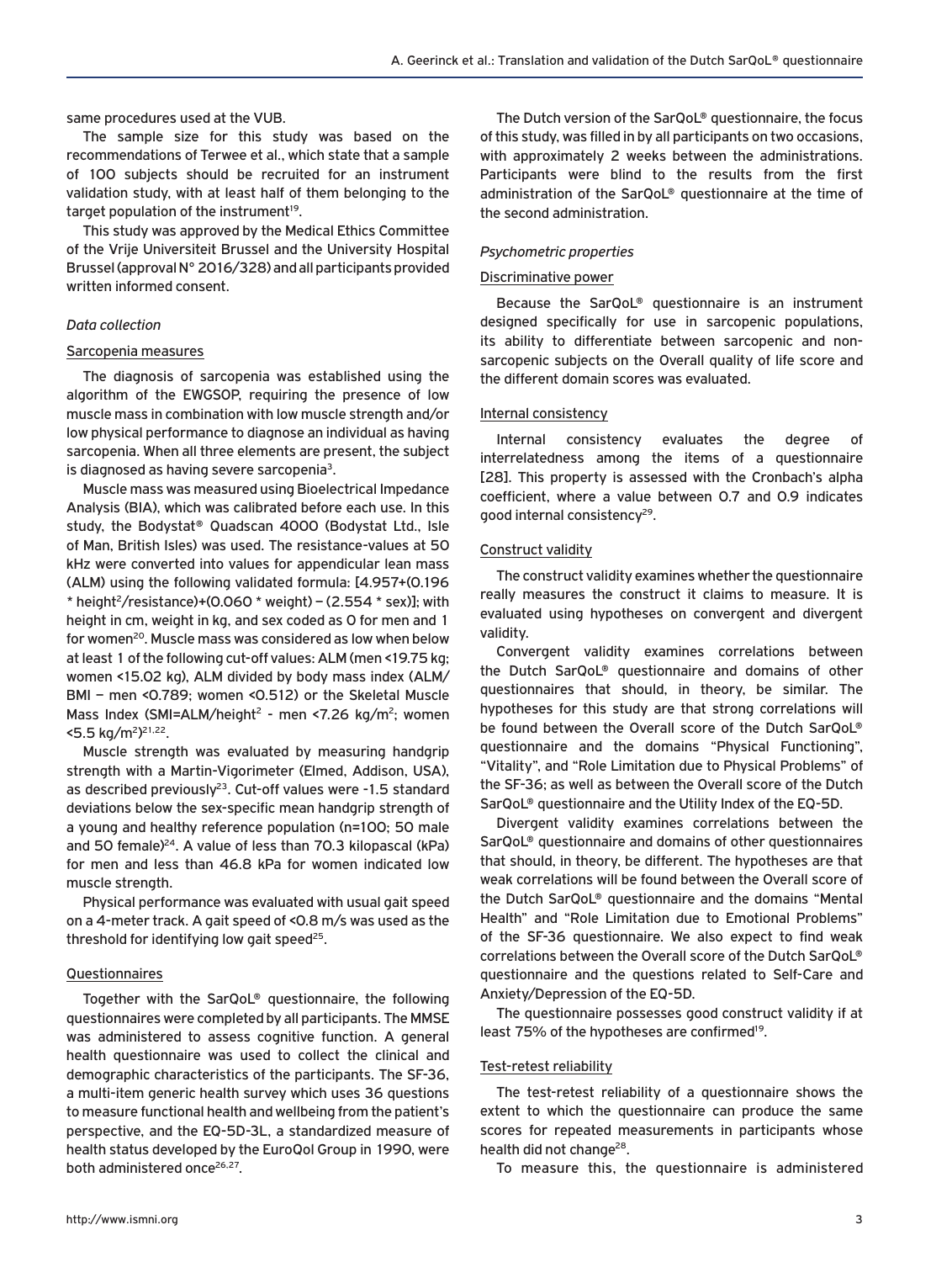

twice, with a preferential interval of 2 weeks between administrations. All subjects completed the second questionnaire at home and returned the study documents by mail. The two scores obtained should be highly correlated, on the condition that the subjects' health has not changed in the period between the two administrations. To establish this, the participants were asked, before completing the SarQoL® questionnaire for the second time, whether their health had changed since the first administration of the SarQoL® questionnaire and, if this was the case, how their health had changed. Only sarcopenic participants whose health did not change between the two administrations were eligible for inclusion in the assessment of the testretest reliability.

## Floor and ceiling effects

Floor and ceiling effects are observed when more than 15% of respondents obtain either the highest score (ceiling effect) or the lowest score (floor effect) possible.

#### *Statistical analysis*

All analyses were performed with IBM SPSS for Windows, version 24.0.0 (Armonk, NY: IBM Corp.).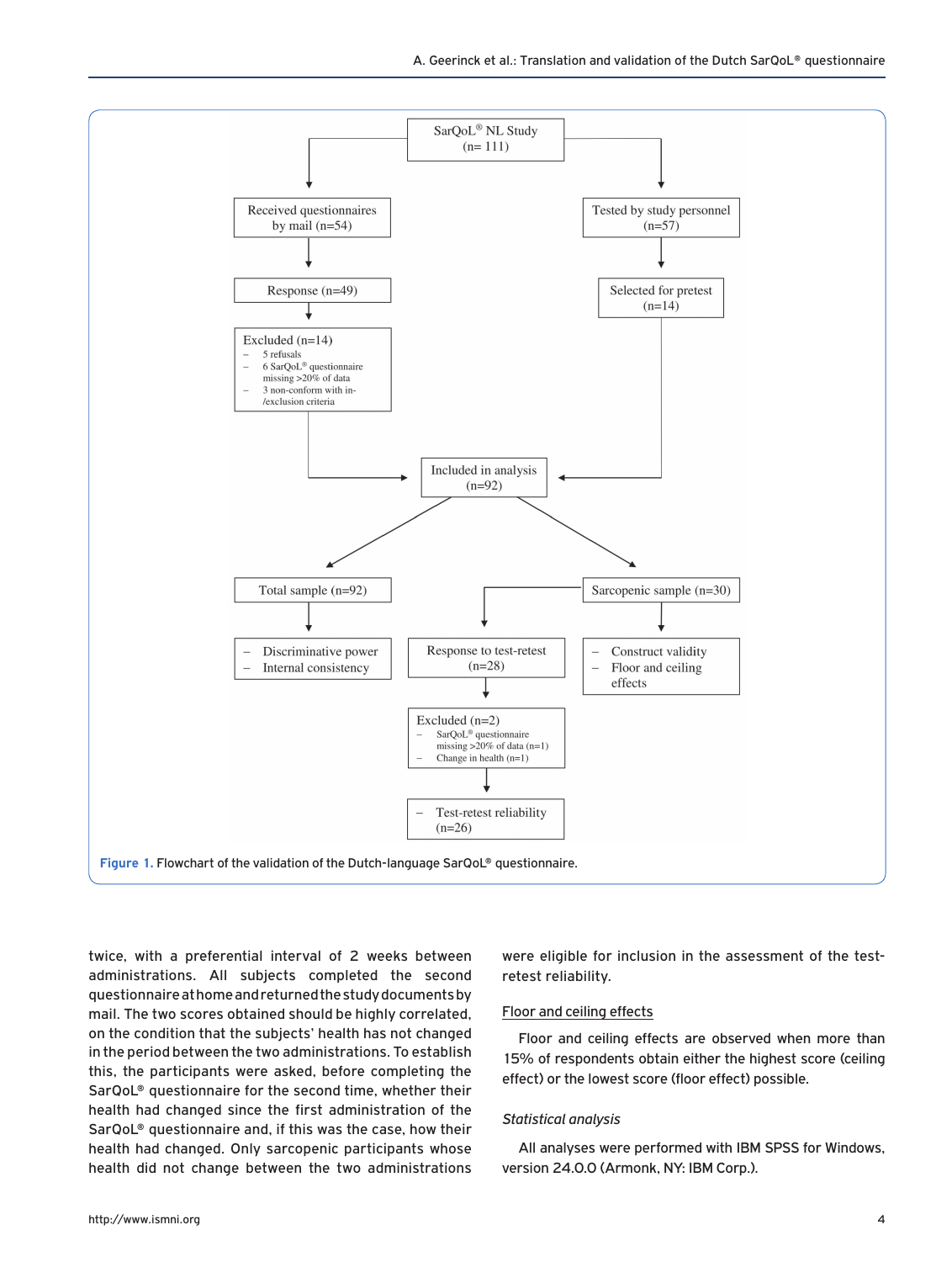|                                                                                                                                                                                                                                                                                                         | All $(n = 92)$                             | No sarcopenia (n=62)           | Sarcopenia (n=30)      | p-value              |  |
|---------------------------------------------------------------------------------------------------------------------------------------------------------------------------------------------------------------------------------------------------------------------------------------------------------|--------------------------------------------|--------------------------------|------------------------|----------------------|--|
| Age (years)                                                                                                                                                                                                                                                                                             | 82 (73-85)                                 | 82 (71-84)                     | 83 (79-85)             | 0.085                |  |
| <b>Sex</b>                                                                                                                                                                                                                                                                                              |                                            |                                |                        |                      |  |
| Female                                                                                                                                                                                                                                                                                                  | 40 (43.5)                                  | 27(43.5)                       | 13(43.3)               | 0.984                |  |
| Male                                                                                                                                                                                                                                                                                                    | 52 (56.5)                                  | 35(56.5)                       | 17(56.7)               |                      |  |
| BMI ( $kg/m2$ )                                                                                                                                                                                                                                                                                         | 26.19 (23.05-29.00)                        | 26.19 (23.10-28.72)            | 26.50 (22.41-29.65)    | 0.993                |  |
| <b>MMSE</b> score                                                                                                                                                                                                                                                                                       | 29 (28-30)                                 | 28 (28-30)                     | 29 (27-29)             | 0.784                |  |
| Number of past<br>serious or chronic<br>illnesses                                                                                                                                                                                                                                                       | $2(1-3)$                                   | $2(1-2)$                       | $2(1-4)$               | 0.069                |  |
| Number of drugs                                                                                                                                                                                                                                                                                         | $3(1-5)$                                   | $3(1-4)$                       | $3(1-4)$               | 0.076                |  |
| Alcohol consumption<br>(units/week)                                                                                                                                                                                                                                                                     | $3.0(0-8.0)$                               | $3.0(0-7.5)$<br>$3.5(0.3-9.0)$ |                        | 0.489                |  |
| <b>Tobacco use</b>                                                                                                                                                                                                                                                                                      |                                            |                                |                        |                      |  |
| <b>Never</b>                                                                                                                                                                                                                                                                                            | 56 (62.2)                                  | 36 (60)                        | 20(66.7)               |                      |  |
| Current                                                                                                                                                                                                                                                                                                 | 5(5.6)                                     | 4(6.7)                         | 1(3.3)                 | 0.810 <sup>b</sup>   |  |
| Past                                                                                                                                                                                                                                                                                                    | 29(32.2)                                   | 20(33.3)                       | 9(30.0)                |                      |  |
| ALM (kg)                                                                                                                                                                                                                                                                                                | 20.04 (15.64-22.64)                        | 20.33 (16.10-23.60)            | 19.20 (14.73-21.43)    | 0.076                |  |
| ALM/BMI                                                                                                                                                                                                                                                                                                 | 0.751 (0.618-0.874)                        | 0.766 (0.628-0.905)            | 0.737 (0.564-0.814)    | $0.067$ <sup>a</sup> |  |
| SMI ( $kg/m2$ )                                                                                                                                                                                                                                                                                         | 7.00 (6.13-7.91)                           | 7.08 (6.13-7.93)               | $6.89(6.10-7.99)$      | 0.987                |  |
| Handgrip strength<br>(kPa)                                                                                                                                                                                                                                                                              | 60.50 (44.50-70.75)<br>64.00 (50.00-74.00) |                                | 45.00 (39.50-62.10)    | < 0.001              |  |
| Gait speed (m/s)                                                                                                                                                                                                                                                                                        | 0.996 (0.895-1.145)                        | $0.990(0.898 - 1.149)$         | $0.999(0.779 - 1.132)$ | $0.628$ <sup>a</sup> |  |
| <sup>a</sup> Independent Samples T-test, all others calculated with Mann-Whitney U-test. <sup>b</sup> Fisher exact test, all others Pearson Chi-square test.<br>C Reserves of missing data, absolute frequency does not add up to the full comple strength. DMI-hady mess index. MMCF-mini mental state |                                            |                                |                        |                      |  |

**Table 1.** Characteristics of the study population.

<sup>a</sup> Independent Samples T-test, all others calculated with Mann-Whitney U-test. <sup>b</sup> Fisher exact test, all others Pearson Chi-square test.<br><sup>c</sup> Because of missing data, absolute frequency does not add up to the full sample *examination; ALM= appendicular lean mass; SMI= ALM/height2.*

Normality of distribution of quantitative variables was examined by looking at the distance between mean and median, the histogram, the quantile-quantile plot and the Shapiro-Wilk test. Variables with normal distributions were reported as mean  $\pm$  standard deviation. Variables that did not have normal distributions were reported as median (25<sup>th</sup>) percentile - 75<sup>th</sup> percentile). Nominal variables were reported as absolute and relative frequencies (%).

The presence of significant differences between the two groups (sarcopenic and non-sarcopenic) in terms of clinical characteristics was calculated using the independent samples T-test for quantitative variables with normal distribution, Mann-Whitney's U-test for quantitative variables without normal distribution and the Chi-squared test for nominal variables.

Results were considered statistically significant at p<0.05. The methodology used in the previous validation studies of the French and English versions of the SarQoL® questionnaire was adopted for this study and, to remain consistent with these validations, we excluded questionnaires with more than 20% missing data overall<sup>11,12</sup>.

Discriminative power was evaluated with the independent samples T-test or the Mann-Whitney U-test, in function of the distribution of the domain and Overall score(s). Internal consistency was calculated using Cronbach's alpha

coefficient. Construct validity, both convergent and divergent, was assessed by Pearson or Spearman correlations, depending on the distribution of the variables. Test-retest reliability was measured using the Intraclass Correlation Coefficient (ICC) and its confidence interval at 95%, with the questionnaire considered reliable with an ICC value of at least 0.719. Floor and ceiling effects were determined by examining the frequency tables of the Overall SarQoL® score.

Discriminative power and internal consistency were assessed in the complete sample. Construct validity, testretest reliability and floor and ceiling effects were examined using only the sarcopenic subjects in the sample, as per the recommendations of Terwee et al.<sup>19</sup>.

# **Results**

## *Translation*

No major problems were encountered during the translation process. All differences between translations were resolved by consensus, and we reached out to the developers of the SarQoL® questionnaire (CB & OB) and the linguistic expert (WV) when clarifications about the content and interpretation of the questions were needed. Some of the changes made during the expert committee review concerned the exact meaning and interpretation of words.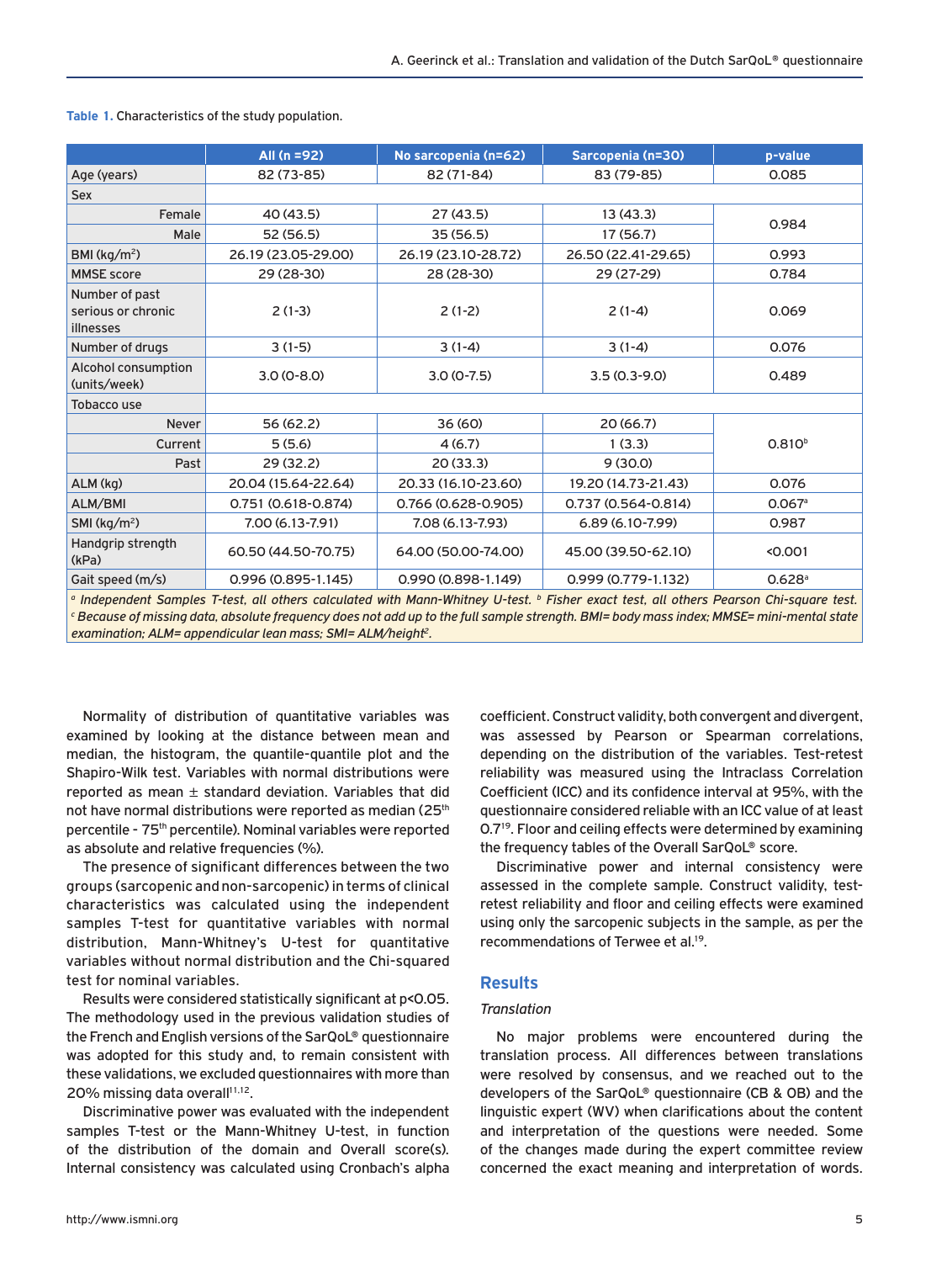|                                                                | No sarcopenia (n=62) | Sarcopenia (n=30)    | P-value |
|----------------------------------------------------------------|----------------------|----------------------|---------|
| Domain $1:$<br>Physical and mental health                      | 79.97 (65.53-89.15)  | 65.53 (58.04-80.56)  | 0.007   |
| Domain 2:<br>Locomotion                                        | 83.33 (72.02-94.44)  | 75.00 (46.53-86.11)  | 0.020   |
| Domain 3:<br>Body composition                                  | 77.09 (69.79-88.54)  | 64.59 (50.00-75.00)  | 0.001   |
| Domain 4:<br>82.14 (73.18-90.55)<br>Functionality              |                      | 72.26 (59.14-80.77)  | 0.002   |
| Domain 5:<br>75.00 (66.35-85.00)<br>Activities of daily living |                      | 62.50 (45.42-80.83)  | 0.021   |
| Domain 6:<br>66.50 (49.88-66.50)<br>Leisure activities         |                      | 49.88 (33.25-66.50)  | 0.009   |
| Domain 7:<br>100.00 (100.00-100.00)<br>Fears                   |                      | 87.50 (75.00-100.00) | < 0.001 |
| Overall score                                                  | 79.72 (70.10-86.88)  | 67.15 (54.75-81.52)  | 0.003   |

**Table 2.** Discriminative power of the Dutch SarQoL® questionnaire.

As an example, we changed the word "figuur" in question 13 to "uiterlijk" and the word "moeilijkheden" to "moeite" in question 17. Other changes concerned grammer and style, for example we changed the sentence structure of questions 3,4 and 5 and rewrote question 19 to become "Beperkt uw spierzwakte de voldoening die u uit uw seksleven haalt?". Lastly, we paid particular attention to the response options offered, keeping them as consistent as possible while also ensuring they matched with the question being asked. For this reason, we changed the option "veel" to "erg" in questions 15 and 18. The prefinal version was filled in by 14 subjects during the pretest. Their feedback did not indicate the need for modifications to the questionnaire.

#### *Population*

A total of 111 subjects initially agreed to participate in the study, but 5 subjects did not respond after being sent the study questionnaires and 14 were excluded (Figure 1). Ultimately, a total of 92 subjects with a median age of 82 (73-85) years were included in the analysis. The sample consisted of 52 male participants (56.5%), and 30 subjects (32.6%) were diagnosed as sarcopenic, of which 8 were severely sarcopenic. No significant differences between the sarcopenic and non-sarcopenic subjects were found for age, sex, body mass index, MMSE score, number of past serious or chronic illnesses, number of medications, alcohol consumption, smoking, ALM, ALM/BMI, SMI, and gait speed. Sarcopenic subjects only significantly differed for handgrip strength (p<0.001). The complete clinical characteristics are reported in Table 1.

#### *Discriminative power*

The analysis of the discriminative power of the Dutch SarQoL® questionnaire showed significantly lower quality-of-

life-scores for the sarcopenic subjects for all domains and the Overall score. Sarcopenic subjects scored a median of 67.15 (54.75-81.52) for the Overall score, significantly below the median score for the non-sarcopenic subjects at 79.72 (70.10-86.88; p=0.003). The complete results are reported in Table 2.

#### *Internal consistency*

The Dutch SarQoL® questionnaire has a high level of internal consistency, evidenced by a Cronbach's alpha coefficient of 0.883.

#### *Construct validity*

As shown in Table 3, all 4 hypotheses for the convergent construct validity and 2 out of 4 for the divergent construct validity were accepted, thus confirming 75% of the prespecified hypotheses and reflecting good construct validity.

#### *Test-retest reliability*

We received the second SarQoL® questionnaire from 28 participants, but after exclusion of 1 subject with more than 20% missing data and 1 person whose health changed between the 2 administrations, we obtained a sample of 26 subjects for the evaluation of the test-retest reliability.

An excellent agreement was found for the total score with an ICC of 0.976 (95% CI=0.947-0.989). All domains but two had an ICC greater than 0.7, indicating good reliability between the first and second SarQoL® questionnaire. A low reliability was found for domain 6 (Leisure Activities), with an ICC of 0.375 (95% CI=0.001-0.660) and domain 7 (Fears) with an ICC of 0.235 (95% CI= -0.167-0.568). The results for all domains are presented in Table 4.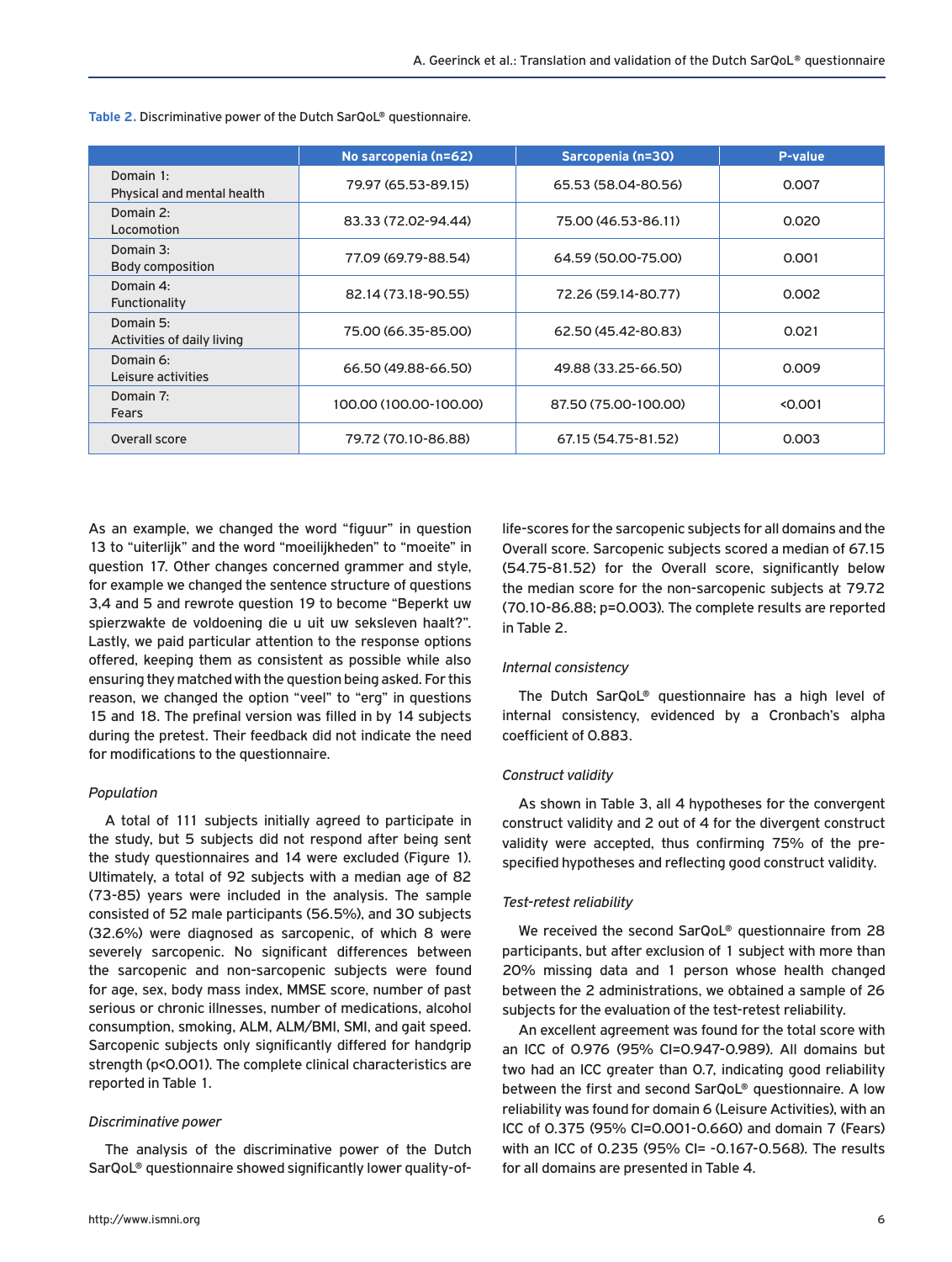|                                                                                                                | П        | p                      |                                 | $\mathbf{r}$ | p                    |
|----------------------------------------------------------------------------------------------------------------|----------|------------------------|---------------------------------|--------------|----------------------|
| <b>Convergent validity</b>                                                                                     |          |                        | <b>Divergent validity</b>       |              |                      |
| SF-36 Physical functioning                                                                                     | 0.842    | $< 0.001$ <sup>a</sup> | SF-36 Social functioning        | 0.426        | 0.019 <sup>b</sup>   |
| SF-36 Role limitation physical                                                                                 | 0.551    | 0.002 <sup>b</sup>     | SF-36 Role limitation emotional | 0.594        | 0.001 <sup>b</sup>   |
| SF-36 Body pain                                                                                                | 0.546    | 0.002 <sup>b</sup>     | SF-36 Mental health             | 0.430        | $0.018$ <sup>a</sup> |
| SF-36 General Health                                                                                           | 0.617    | $< 0.001$ <sup>a</sup> | EQ-5D Self-care                 | $-0.520$     | 0.003 <sup>b</sup>   |
| SF-36 Vitality                                                                                                 | 0.647    | $< 0.001$ <sup>a</sup> | EQ-5D Pain/discomfort           | $-0.418$     | 0.024 <sup>b</sup>   |
| EQ-5D Utility score                                                                                            | 0.771    | < 0.001 <sup>b</sup>   | EQ-5D Anxiety/depression        | $-0.225$     | 0.223 <sup>b</sup>   |
| EQ-5D Mobility                                                                                                 | $-0.749$ | $<$ 0.001 $b$          |                                 |              |                      |
| <b>EQ-5D Usual activities</b>                                                                                  | $-0.575$ | 0.001 <sup>b</sup>     |                                 |              |                      |
| EQ-VAS                                                                                                         | 0.780    | $< 0.001$ <sup>a</sup> |                                 |              |                      |
| <sup>o</sup> Pearson correlations. <sup>b</sup> Spearman correlations. EQ-VAS : EuroQol visual analoque scale. |          |                        |                                 |              |                      |

**Table 3.** Construct validity of the Dutch SarQoL® questionnaire.

#### *Floor and ceiling effects*

No sarcopenic subject obtained the highest or lowest score for the questionnaire, both for the first and second SarQoL®, indicating the absence of floor and ceiling effects.

## **Discussion**

This study translated the SarQoL® questionnaire from French to Dutch and evaluated its psychometric properties. Our results show that the Dutch SarQoL® questionnaire is ready for use since it can discriminate between sarcopenic and non-sarcopenic groups, the internal consistency is excellent, construct validity is acceptable, test-retest ability is excellent and there were no floor or ceiling effects for the Overall score.

The translation of the questionnaire was completed without significant obstacles. A rigorous methodology was used, providing safeguards against subjectivity in the translation and assuring equivalence between the original French-language SarQoL® questionnaire and the Dutch translation. Input from 14 subjects during the pretest and from the linguistic expert during and after the expert committee review confirmed that the Dutch version has the same content as the original SarQoL® questionnaire while also being comprehensible to its target audience. We were acutely aware of the regional differences in the Dutch spoken in Flanders (Belgium) and The Netherlands, and verified with the linguistic expert that the language used in the questionnaire would be interpreted in the same way in both regions.

With regards to the psychometric properties of the Dutch SarQoL® questionnaire, this study largely confirms earlier results from the French, English and Romanian validations<sup>11-13</sup>.

An earlier analysis demonstrated that the SarQoL® questionnaire is able to discriminate between sarcopenic and non-sarcopenic subjects as long as the diagnostic criteria for sarcopenia include both muscle mass and muscle function<sup>9</sup>. The present study indicates that the SarQoL® questionnaire

#### **Table 4.** Test-retest reliability of the SarQoL® questionnaire.

|                                         | <b>ICC</b> | 95% CI           |
|-----------------------------------------|------------|------------------|
| Domain 1:<br>Physical and mental health | 0.820      | 0.642-0.915      |
| Domain 2:<br>Locomotion                 | 0.908      | 0.793-0.959      |
| Domain 3:<br>Body composition           | 0.707      | 0.447-0.857      |
| Domain 4:<br>Functionality              | 0.948      | 0.888-0.976      |
| Domain 5:<br>Activities of daily living | 0.875      | 0.741-0.942      |
| Domain 6:<br>Leisure activities         | 0.375      | 0.001-0.660      |
| Domain 7:<br>Fears                      | 0.235      | $-0.167 - 0.568$ |
| Overall OoL score                       | 0.976      | 0.947-0.989      |

continues to be able to discriminate between the two groups irrespective of which measurement tools have been used for the assessment of muscle mass and muscle function. In both the English and French validations, muscle mass was measured by dual-energy x-ray absorptiometry (DEXA) and muscle strength with a hydraulic hand dynamometer<sup>11,12</sup>. In the Romanian validation, muscle mass was estimated with the Lee equation (using weight, height, gender, age and race) and muscle strength was measured with a hydraulic hand dynamometer<sup>13</sup>. With the addition of the data from the present study, it seems likely that the SarQoL® questionnaire can not only discriminate for several diagnostic criteria, but also when these are collected with several measurement instruments, which makes the questionnaire easier to use in different clinical settings.

With regards to the construct validity of the Dutch version of the SarQoL® questionnaire, it is noteworthy that two of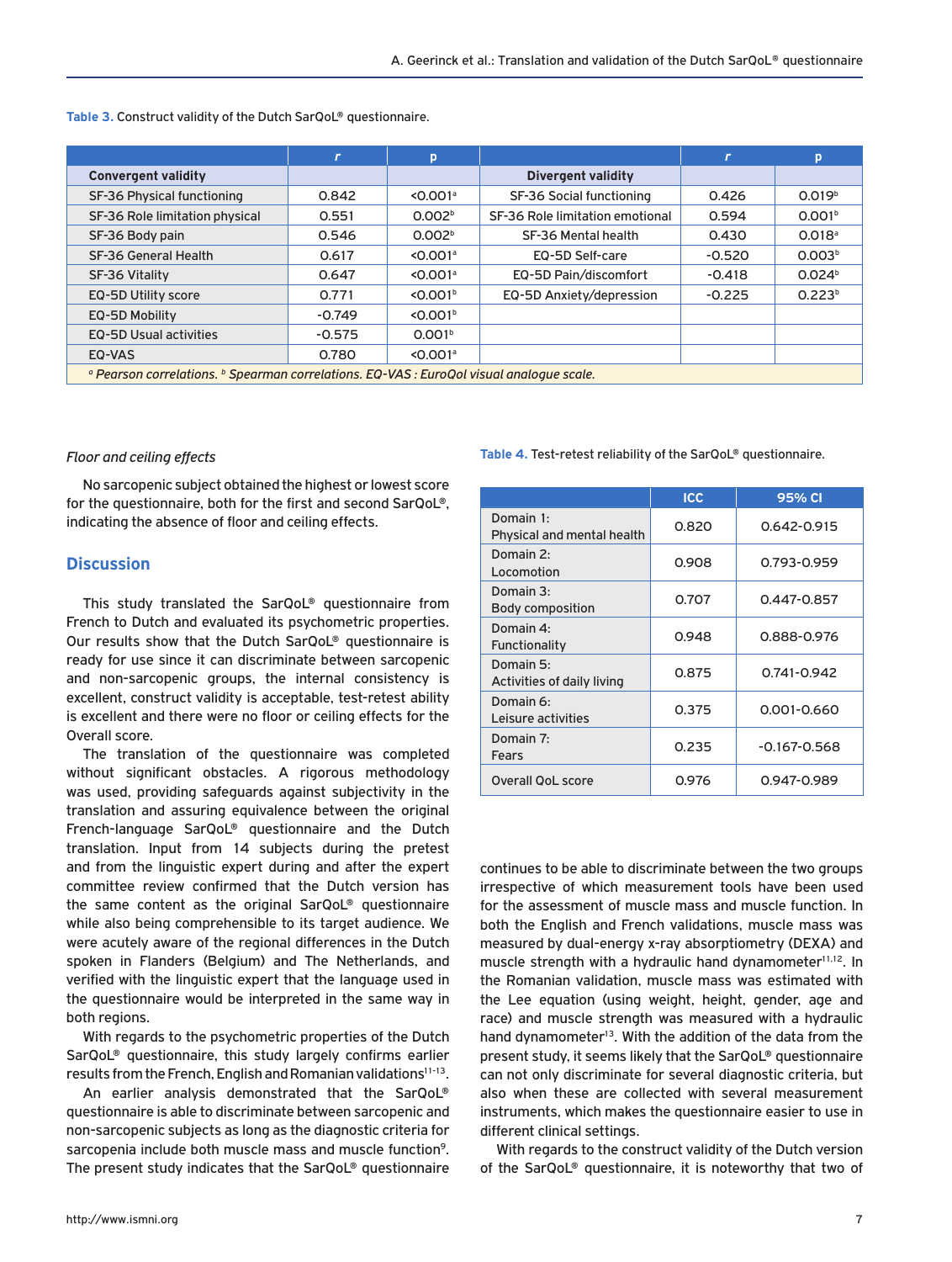the divergent hypotheses, namely the expectation of a weak correlation between the SarQoL® Overall score and the domain "Role limitation due to Emotional Problems" from the SF-36 and the question related to Self-Care from the EQ-5D, were rejected. However, these higher-than-expected correlations may be deceptive because of the homogeneity of the scores on these two domains. In fact, 22 out of 30 subjects (73%) scored 100 on the domain "Role limitation due to Emotional Problems". Of these subjects, the minimum Overall score was 42.98 and the maximum was 94.22, a range of 51.24 points. The same phenomenon is at play for the EQ-5D domain Self-Care: 27 out of 30 subjects (90%) scored 1 ("I have no problems with self-care"), with a minimum Overall score of 43.92 and a maximum of 94.22, a range of 50.30 points.

This study has some limitations. We did not manage to recruit a sample of 100 subjects, as we set out to do, but the size of our total sample (n=92) is close to this goal. Of those 92 subjects, 30 were diagnosed as sarcopenic, which is not the 50 that is requested for these type of analyses, and is less than the French validation which had 43 sarcopenic subjects but more than the Romanian validation which recruited 13 sarcopenic subjects. The recruitment of our target sample of 50 sarcopenic subjects was complicated by its relatively low prevalence of 10% among healthy older people, and by the fact that sarcopenic individuals are less likely to volunteer for clinical studies due to their physical difficulties<sup>6</sup>. The sample that was recruited for this study was not a random sample and it is therefore possible that the characteristics of our sample are different from the larger population of Dutch-speaking sarcopenic individuals in Belgium. However, the Overall quality of life score as measured by the SarQoL® questionnaire in the present study is within the range found in other validation studies (unpublished data). While the evaluation of the psychometric properties should be robust with regards to volunteer bias, this might not be the case for the external validity of this study, and caution should be applied before extrapolating the quality of life scores obtained in this study to a larger population of sarcopenic individuals. A last limitation was the fact that 35 subjects completed the questionnaires at home for both administrations, while 57 subjects completed the questionnaires for the first time at the study center and 2 weeks later at home. The different circumstances in which the questionnaires were administered may have influenced the obtained results, but secondary analyses have not shown a significant difference between the two modes of administration (Supplemental Tables A and B).

This study also has several strengths. We followed a standardized translation and validation protocol written by the creators of the original SarQoL® questionnaire. This ensures that our translation is of a high standard and that the results from the validation can be compared with other validation studies. The use of BIA for muscle mass assessment and the Martin-Vigorimeter for muscle strength evaluation can also be regarded as a strength of this study because the SarQoL® questionnaire had not yet been validated with these instruments. The BIA and Martin-Vigorimeter are less costly

than DEXA and a hydraulic dynamometer, so being able to use these instruments could lower the threshold for clinical implementation and further research.

In conclusion, this study has confirmed that the Dutch version of the SarQoL® questionnaire is a valid and reliable instrument for the assessment of quality of life, and that it is ready for use in clinical and research populations of elderly, Dutch-speaking, community-dwelling individuals. We also provide further evidence for the psychometric properties of the SarQoL® questionnaire by validating the questionnaire in a 4<sup>th</sup> cohort, thus adding confidence in its validity, consistency and reliability.

#### *Acknowledgements*

*Study concept and design: AG, AS, CB, OB & IB. Translation: AG, IB, RD, RB, WV & CB. Data acquisition and analysis: AG & AS. Manuscript: AG. Critical revision: AG, CB, OB, AS & IB. All listed authors read and approved the final manuscript. Responsible for data integrity: AG.*

#### **References**

- 1. Visser M. Epidemiology of muscle mass loss with age. In: Cruz-Jentoft AJ, Morley JE, editors. Sarcopenia. Chichester: John Wiley & Sons, Ltd; 2012. p. 1-7.
- 2. Rosenberg IH. Epidemiologic and methodologic problems in determining nutrional status of older persons. Proceedings of a conference. Albuquerque, New Mexico, October 19-21, 1988. Am J Clin Nutr 1989; 50(5):1121-235.
- 3. Cruz-Jentoft AJ, et al. Sarcopenia: European consensus on definition and diagnosis. Age Ageing 2010; 39(4):412-23.
- 4. Dupuy C, et al. Searching for a relevant definition of sarcopenia: results from the cross-sectional EPIDOS study. J Cachexia Sarcopenia Muscle 2015;6:144-54.
- 5. Anker SD, et al. Welcome to the ICD-10 code for sarcopenia. J Cachexia Sarcopenia Muscle 2016; 7(5):512-4.
- 6. Shafiee G, et al. Prevalence of sarcopenia in the world: a systematic review and meta- analysis of general population studies. J Diabetes Metab Disord 2017; 16(1):21.
- 7. Martone AM, et al. The incidence of sarcopenia among hospitalized older patients: Results from the Glisten study. J Cachexia Sarcopenia Muscle 2017;8(6).
- 8. Buckinx F, et al. Prevalence of sarcopenia in a population of nursing home residents according to their frailty status: Results of the SENIOR cohort. J Musculoskelet Neuronal Interact 2017;17(3):209-17.
- 9. Beaudart C, et al. Current review of the SarQoL®: a health-related quality of life questionnaire specific to sarcopenia. Expert Rev Pharmacoeconomics Outcomes Res 2017;17(4):335-41.
- 10. Beaudart C, et al. Development of a self-administrated quality of life questionnaire for sarcopenia in elderly subjects: The SarQoL. Age Ageing 2015;44(6):960-6.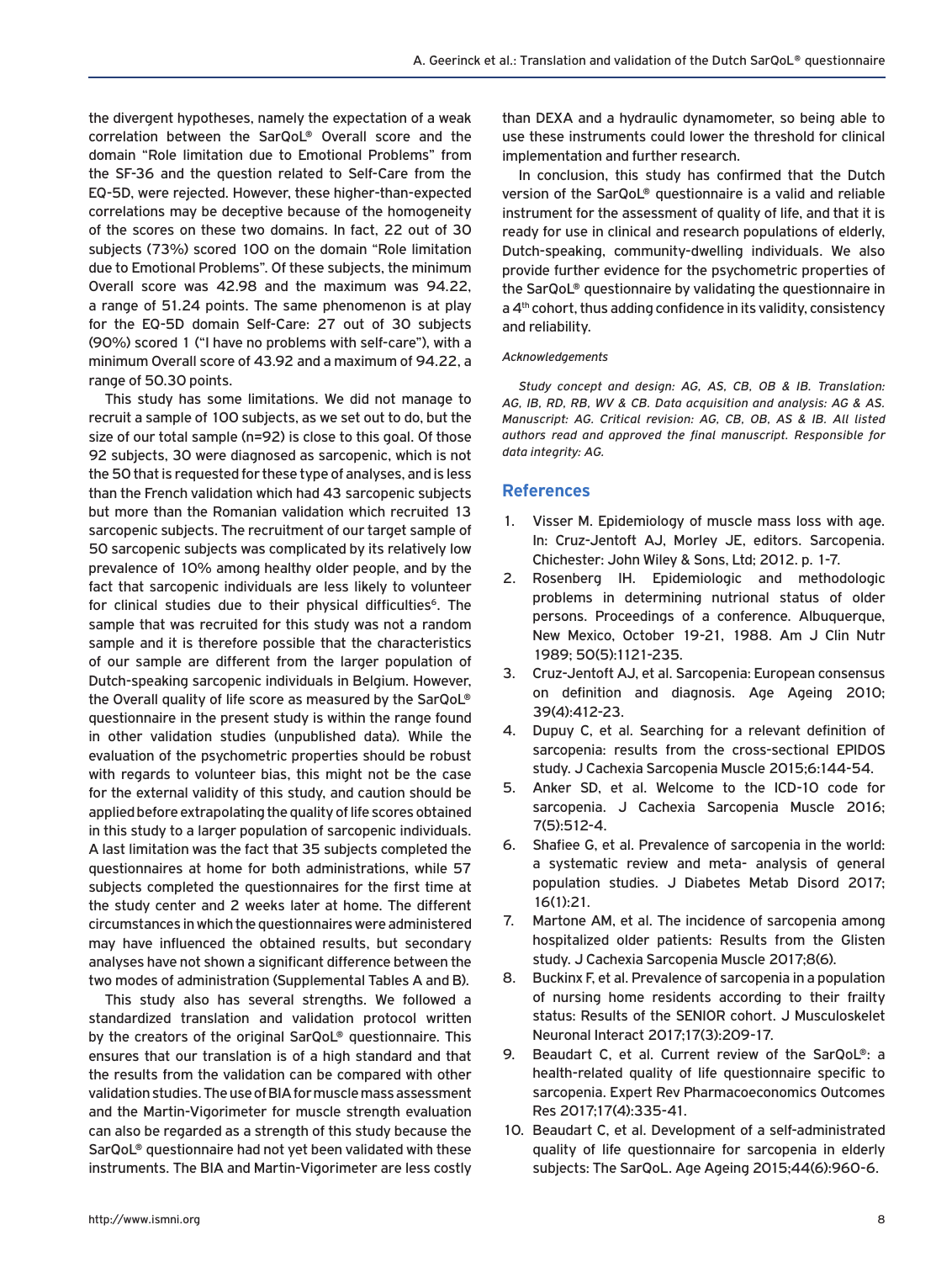- 11. Beaudart C, et al. Validation of the SarQoL, a specific health-related quality of life questionnaire for Sarcopenia. J Cachexia Sarcopenia Muscle 2017;8(2):238-44.
- 12. Beaudart C, et al. English translation and validation of the SarQoL®, a quality of life questionnaire specific for sarcopenia. Age Ageing 2017;46(2):271-7.
- 13. Ildiko GA, et al. Psychometric performance of the Romanian version of the SarQoL®, a health-related quality of life questionnaire for sarcopenia. Arch Osteoporos 2017;12(103):103.
- 14. Beaton DE, et al. Guidelines for the process of crosscultural adaptation of self-report measures. Spine (Phila Pa 1976) 2000;25(24):3186-91.
- 15. Tombaugh TN, et al. The Mini-Mental State Examination: A Comprehensive Review. J Am Geriatr Soc. 1992; 40:922-35.
- 16. De Dobbeleer L, et al. Force-time characteristics during sustained maximal handgrip effort according to age and clinical condition. Exp Gerontol 2017;98:192-8.
- 17. Cao Dinh H, et al. Association between Immunosenescence Phenotypes and pre-frailty in Older Subjects: Does Cytomegalovirus Play a Role? Journals Gerontol Ser A Biol Sci Med Sci 2018.
- 18. Cao Dinh H, et al. Strength endurance training but not intensive strength training reduces senescence-prone T-cells in peripheral blood in community-dwelling elderly women. J Gerontol A Biol Sci Med Sci.
- 19. Terwee C, et al. Quality criteria were proposed for measurement properties of health status questionnaires. J Clin Epidemiol 2007;60(1):34-42.
- 20. Scafoglieri A, et al. Predicting appendicular lean and fat mass with bioelectrical impedance analysis in older

adults with physical function decline – The PROVIDE study. Clin Nutr 2017;36(3):869-75.

- 21. Studenski SA. et al. The FNIH sarcopenia project: Rationale, study description, conference recommendations, and final estimates. Journals Gerontol - Ser A Biol Sci Med Sci 2014;69(5):547-58.
- 22. Baumgartner RN, et al. Epidemiology of sarcopenia among the elderly in New Mexico. Am J Epidemiol 1998; 147(8):755-63.
- 23. Bautmans I, et al. A fatigue resistance test for elderly persons based on grip strength: reliability and comparison with healthy young subjects. Aging Clin Exp Res 2005;17(3):217–22.
- 24. Bautmans I, et al. Grip work estimation during sustained maximal contraction: Validity and relationship with dependency and inflammation in elderly persons. J Nutr Heal Aging 2011;15(8):731-6.
- 25. Lauretani F, et al. Age-associated changes in skeletal muscles and their effect on mobility: an operational diagnosis of sarcopenia. J Appl Physiol 2003; 95(5):1851-60.
- 26. Ware J, et al. The MOS 36-Item Short Form Health Survey (SF-36): I. Conceptual Framework and Item Selection. Med Care 1992;30(6):473-83.
- 27. Oppe M. EQ-5D-3L User Guide. 2015.
- 28. Mokkink LB, et al. The COSMIN study reached international consensus on taxonomy, terminology, and definitions of measurement properties for healthrelated patient-reported outcomes. J Clin Epidemiol 2010;63(7):737-45.
- 29. De Vet HCW, et al. Measurements in Medicine. Cambridge University Press; 2011.